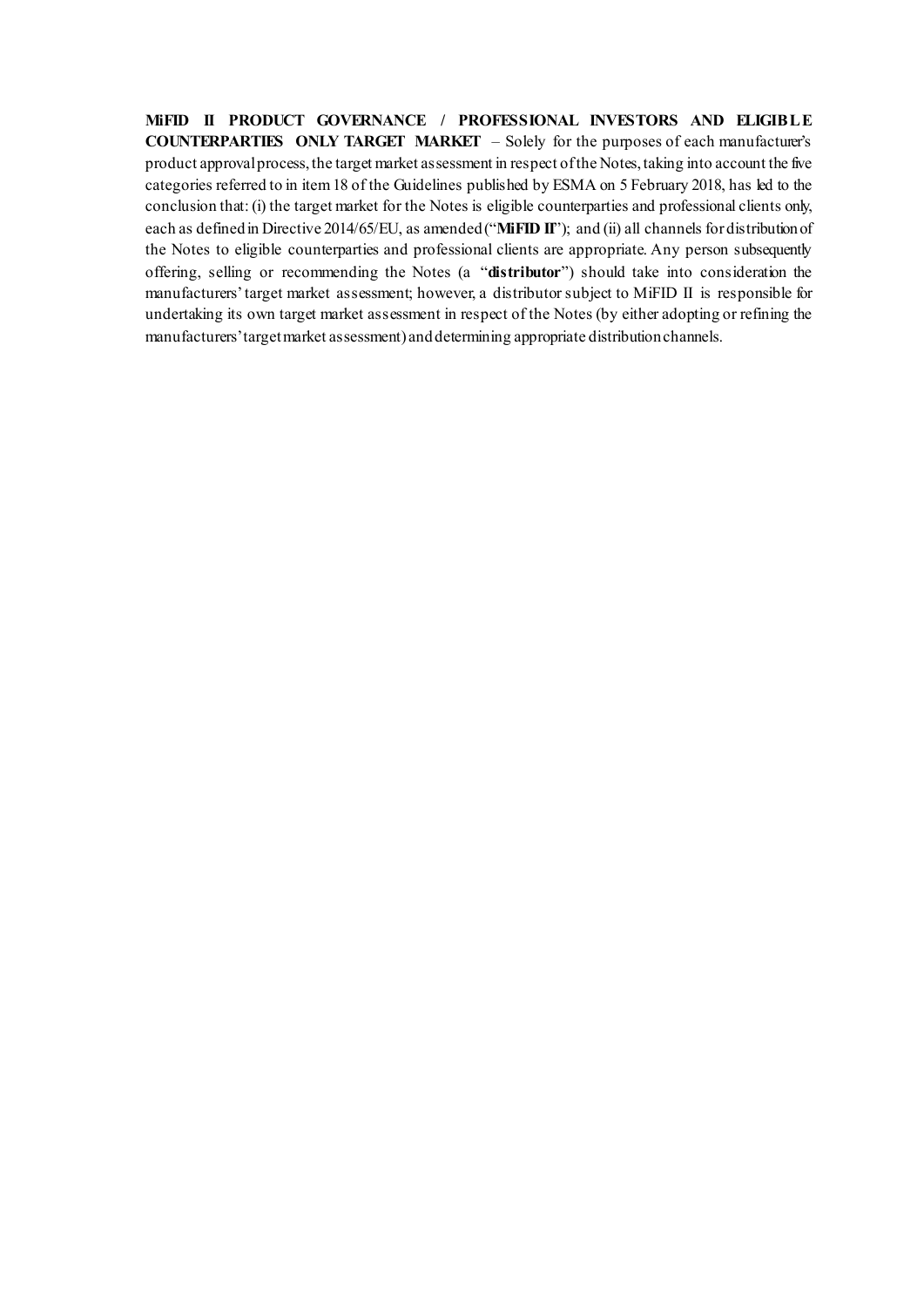**Final Terms dated 2 March 2022**



#### **BPCE**

#### **Legal Entity Identifier (LEI):9695005MSX1OYEMGDF46**

Euro 40,000,000,000 Euro Medium Term Note Programme for the issue of Notes

### **SERIES NO: 2022-15 TRANCHE NO: 1 EUR 40,000,000 1.46 per cent. Senior Preferred Notes due 4 March 2032 (the "Notes")**

**Dealer**

**DekaBank Deutsche Girozentrale**

#### **PART A – CONTRACTUAL TERMS**

Terms used herein shall be deemed to be defined as such for the purposes of the Conditions (the "**Conditions**") set forth in the base prospectus dated 19 November 2021 which received approval number 21-496 from the *Autorité des marchés financiers* (the "**AMF**") on 19 November 2021 (the "**Base Prospectus**") and the supplement to the Base Prospectus dated 15 February 2022 which received approval number n°22-030 from the AMF (the "**Supplement**"), which together constitute a base prospectus for the purposes of the Prospectus Regulation.

This document constitutes the Final Terms of the Notes described herein for the purposes of the Prospectus Regulation and must be read in conjunction with such Base Prospectus as so supplemented in order to obtain all the relevant information. The Base Prospectus and the Supplementare available for viewing at the office of the Fiscal Agent or each of the Paying Agents and on the website of the AMF (www.amf-france.org) and copies may be obtained from BPCE, 50 avenue Pierre Mendès-France, 75013 Paris, France.

|                         | Issuer:                            | BPCE           |
|-------------------------|------------------------------------|----------------|
| 2                       | Series Number:<br>$\left(1\right)$ | 2022-15        |
|                         | Tranche Number:<br>(11)            | 1              |
| 3                       | Specified Currency or Currencies:  | Euro ("EUR")   |
| $\overline{\mathbf{4}}$ | Aggregate Nominal Amount:          |                |
|                         | Series:<br>$\left(1\right)$        | EUR 40,000,000 |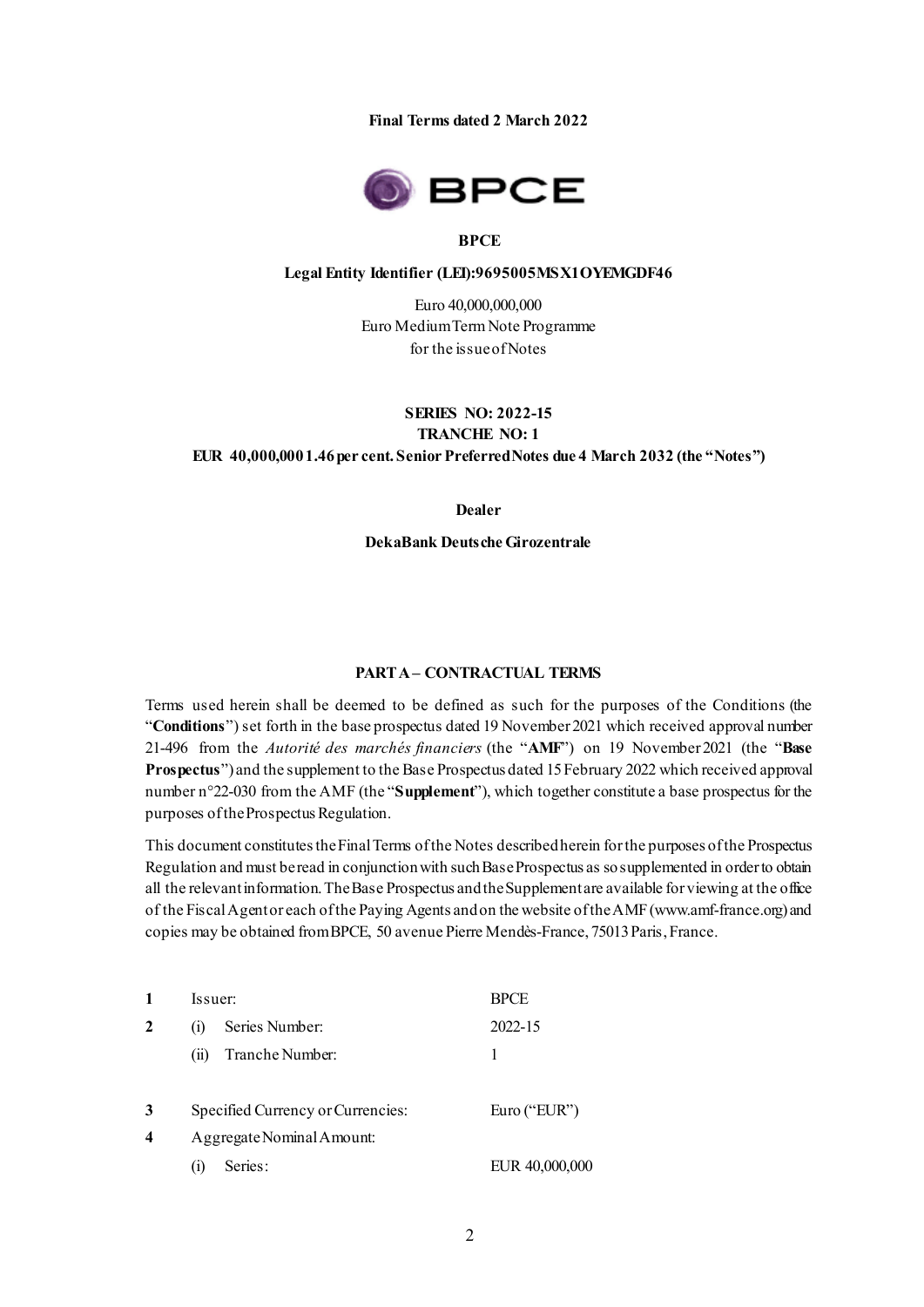|    | Tranche:<br>(i)                                                                  | EUR 40,000,000                                                                                                                                                                    |
|----|----------------------------------------------------------------------------------|-----------------------------------------------------------------------------------------------------------------------------------------------------------------------------------|
| 5  | Issue Price:                                                                     | 99.90 per cent. of the Aggregate Nominal Amount                                                                                                                                   |
| 6  | Specified Denomination(s):                                                       | EUR 100,000                                                                                                                                                                       |
|    |                                                                                  |                                                                                                                                                                                   |
| 7  | Issue Date:<br>(i)                                                               | 4 March 2022                                                                                                                                                                      |
|    | Interest Commencement Date:<br>(ii)                                              | <b>Issue Date</b>                                                                                                                                                                 |
| 8  | Interest Basis:                                                                  | 1.46 per cent. Fixed Rate<br>(further particulars specified below)                                                                                                                |
| 9  | <b>Maturity Date:</b>                                                            | 4 March 2032                                                                                                                                                                      |
| 10 | Redemption Basis:                                                                | Subject to any purchase and cancellation or early<br>redemption, the Notes will be redeemed on the<br>Maturity Date at 100 per cent. of their nominal amount                      |
| 11 | Change of Interest Basis:                                                        | Not Applicable                                                                                                                                                                    |
| 12 | Put/CallOptions:                                                                 | Not Applicable                                                                                                                                                                    |
| 13 | Status of the Notes:<br>(i)                                                      | Senior Preferred Notes                                                                                                                                                            |
|    | Dates of the corporate authorisations<br>(ii)<br>for issuance of Notes obtained: | decision of the <i>Directoire</i> of the Issuer dated 15<br>March 2021 and of Mr. Jean-Philippe Berthaut,<br>Responsable Emissions Groupe of the Issuer dated 23<br>February 2022 |

# **PROVISIONS RELATING TO INTEREST (IF ANY) PAYABLE**

| 14 | <b>Fixed Rate Note Provisions</b>         | Applicable                                                                               |
|----|-------------------------------------------|------------------------------------------------------------------------------------------|
|    | Rate of Interest:<br>(i)                  | 1.46 per cent. per annum payable in arrear on each<br>Interest Payment Date              |
|    | Interest Payment Date(s):<br>(i)          | 4 March in each year commencing on 4 March 2023<br>up to and including the Maturity Date |
|    | (iii) Fixed Coupon Amount:                | EUR 1,460 per Note of EUR 100,000 Specified<br>Denomination                              |
|    | $(iv)$ Broken Amount(s):                  | Not Applicable                                                                           |
|    | Day Count Fraction:<br>(v)                | Actual/Actual (ICMA), Unadjusted                                                         |
|    | (vi) Resettable:                          | Not Applicable                                                                           |
|    | (vii) Determination Dates:                | 4 March in each year                                                                     |
|    | (viii) Payments on Non-Business Days      | As per Conditions                                                                        |
| 15 | Floating Rate Note Provisions             | Not Applicable                                                                           |
| 16 | Zero Coupon Note Provisions               | Not Applicable                                                                           |
| 17 | Inflation Linked Interest Note Provisions | Not Applicable                                                                           |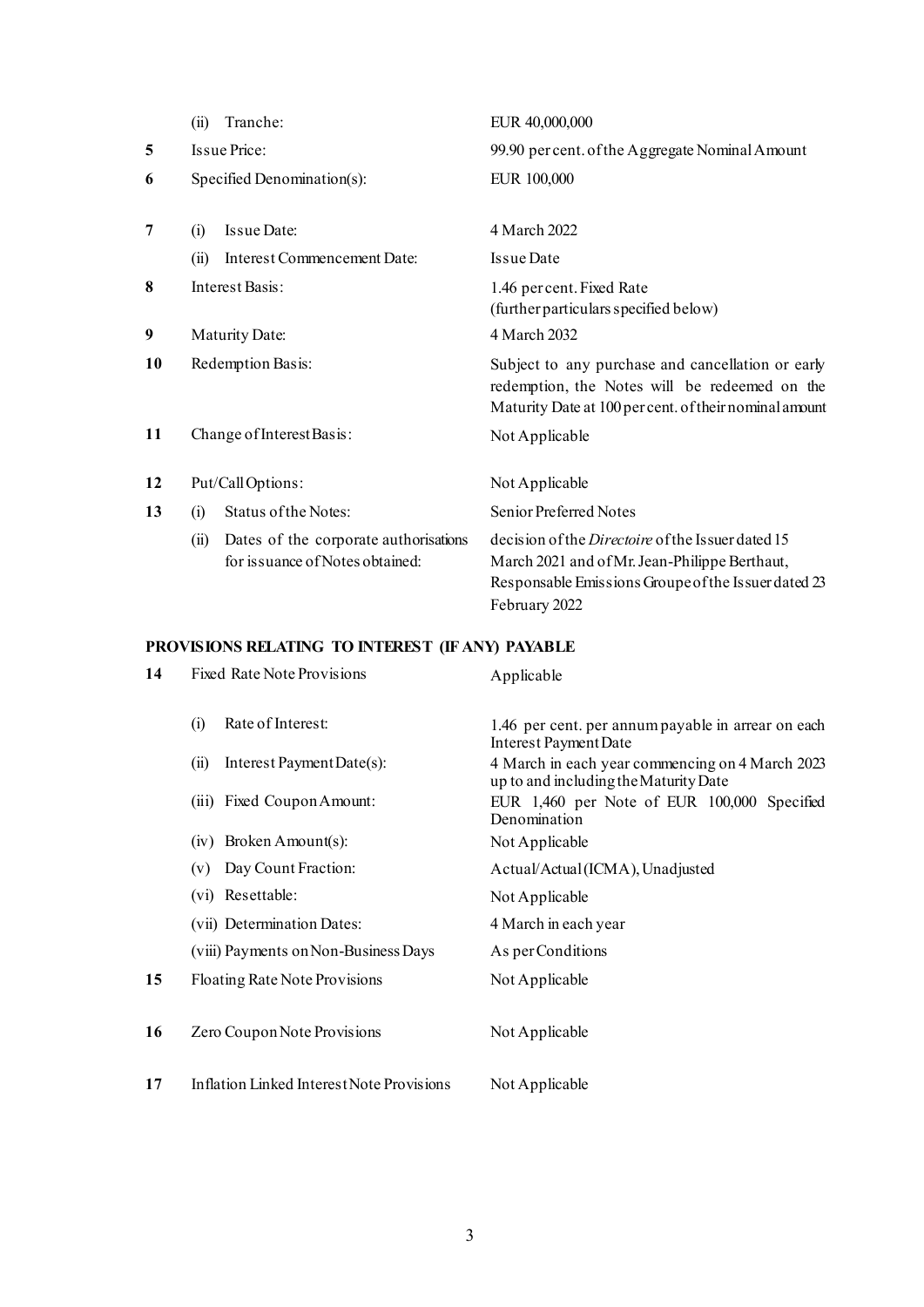# **PROVISIONS RELATING TO REDEMPTION**

| 18 |         | Call Option                                                                                                                                                                                                                                                                                                                         | Not Applicable                                                |
|----|---------|-------------------------------------------------------------------------------------------------------------------------------------------------------------------------------------------------------------------------------------------------------------------------------------------------------------------------------------|---------------------------------------------------------------|
| 19 |         | Put Option                                                                                                                                                                                                                                                                                                                          | Not Applicable                                                |
| 20 | Option: | MREL/TLAC Disqualification Event Call                                                                                                                                                                                                                                                                                               | Applicable                                                    |
| 21 |         | Final Redemption Amount of each Note                                                                                                                                                                                                                                                                                                | EUR 100,000 per Note of EUR 100,000 Specified<br>Denomination |
| 22 |         | Inflation Linked Notes - Provisions relating<br>to the Final Redemption Amount:                                                                                                                                                                                                                                                     | Not Applicable                                                |
| 23 |         | Early Redemption Amount                                                                                                                                                                                                                                                                                                             |                                                               |
|    | (i)     | Early Redemption Amount(s) of each<br>Senior Note payable on redemption<br>of<br>the<br>occurrence<br>upon<br>an<br>MREL/TLAC Disqualification Event<br>(Condition $6(g)$ ), if applicable, a<br>Withholding Tax Event (Condition<br>$6(i)(i)$ , a Gross-Up Event (Condition<br>$6(i)(ii)$ or for Illegality (Condition<br>$6(1)$ : | EUR 100,000 per Note of EUR 100,000 Specified<br>Denomination |
|    | (ii)    | Early Redemption Amount(s) of each<br>Subordinated Note<br>payable<br>on<br>redemption upon the occurrence of a<br>Capital Event (Condition 6(h), a<br>Withholding Tax Event (Condition<br>$6(i)(i)$ , a Gross-Up Event (Condition<br>$6(i)(ii)$ or a Tax Deductibility Event<br>$(Condition 6(i)(iii))$ :                          | Not Applicable                                                |
|    |         | (iii) Redemption for taxation reasons<br>permitted on days others than Interest<br>Payment Dates (Condition 6(i)):                                                                                                                                                                                                                  | Yes                                                           |
|    |         | (iv) Unmatured Coupons to become void<br>upon early redemption (Materialised<br>Bearer Notes only) (Condition 7(f)):                                                                                                                                                                                                                | Not Applicable                                                |
|    |         | <b>GENERAL PROVISIONS APPLICABLE TO THE NOTES</b>                                                                                                                                                                                                                                                                                   |                                                               |
| 24 |         | Form of Notes:                                                                                                                                                                                                                                                                                                                      | Dematerialised Notes                                          |
|    | (i)     | Form of Dematerialised Notes:                                                                                                                                                                                                                                                                                                       | Bearer form (au porteur)                                      |
|    | (ii)    | Registration Agent:                                                                                                                                                                                                                                                                                                                 | Not Applicable                                                |
|    | (iii)   | Temporary Global Certificate:                                                                                                                                                                                                                                                                                                       | Not Applicable                                                |
|    | (1V)    | Applicable TEFRA exemption:                                                                                                                                                                                                                                                                                                         | Not Applicable                                                |
| 25 |         | Financial Centre(s):                                                                                                                                                                                                                                                                                                                | Not Applicable                                                |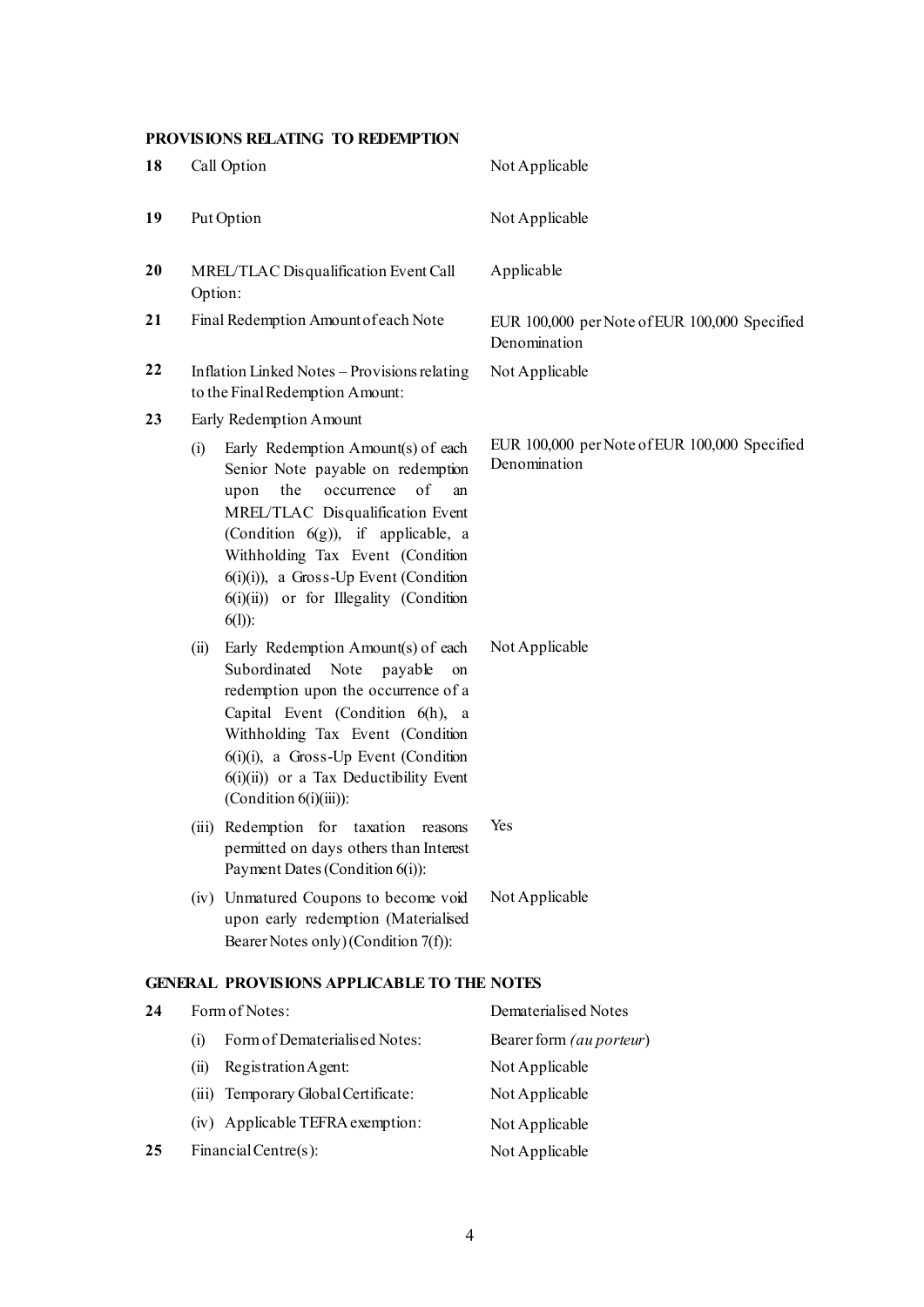| 26 | Talons for future Coupons or Receipts to be<br>attached to Definitive Notes (and dates on<br>which such Talons mature): | Not Applicable                                                                                           |
|----|-------------------------------------------------------------------------------------------------------------------------|----------------------------------------------------------------------------------------------------------|
| 27 | Details relating to Instalment Notes: amount<br>of each instalment, date on which each<br>payment is to be made:        | Not Applicable                                                                                           |
| 28 | Redenomination provisions:                                                                                              | Not Applicable                                                                                           |
| 29 | Purchase in accordance with applicable<br>French laws and regulations:                                                  | Applicable                                                                                               |
| 30 | Consolidation provisions:                                                                                               | Not Applicable                                                                                           |
| 31 | Meeting and Voting Provisions<br>(Condition 11):                                                                        | Contractual Masse shall apply                                                                            |
|    |                                                                                                                         | Name and address of the initial Representative:<br>As per Condition $11(c)$                              |
|    |                                                                                                                         | Name and address of the alternate Representative:<br>As per Condition $11(c)$                            |
|    |                                                                                                                         | The Representative will receive a remuneration of<br>EUR 2,000 (excluding VAT) per years olong as any of |

the Notes remains outstanding.

## **RESPONSIBILITY**

The Issuer accepts responsibility for the information contained in these Final Terms.

Signed on behalf of BPCE

Duly represented by:

Jean-Philippe BERTHAUT, Responsable Emissions Groupe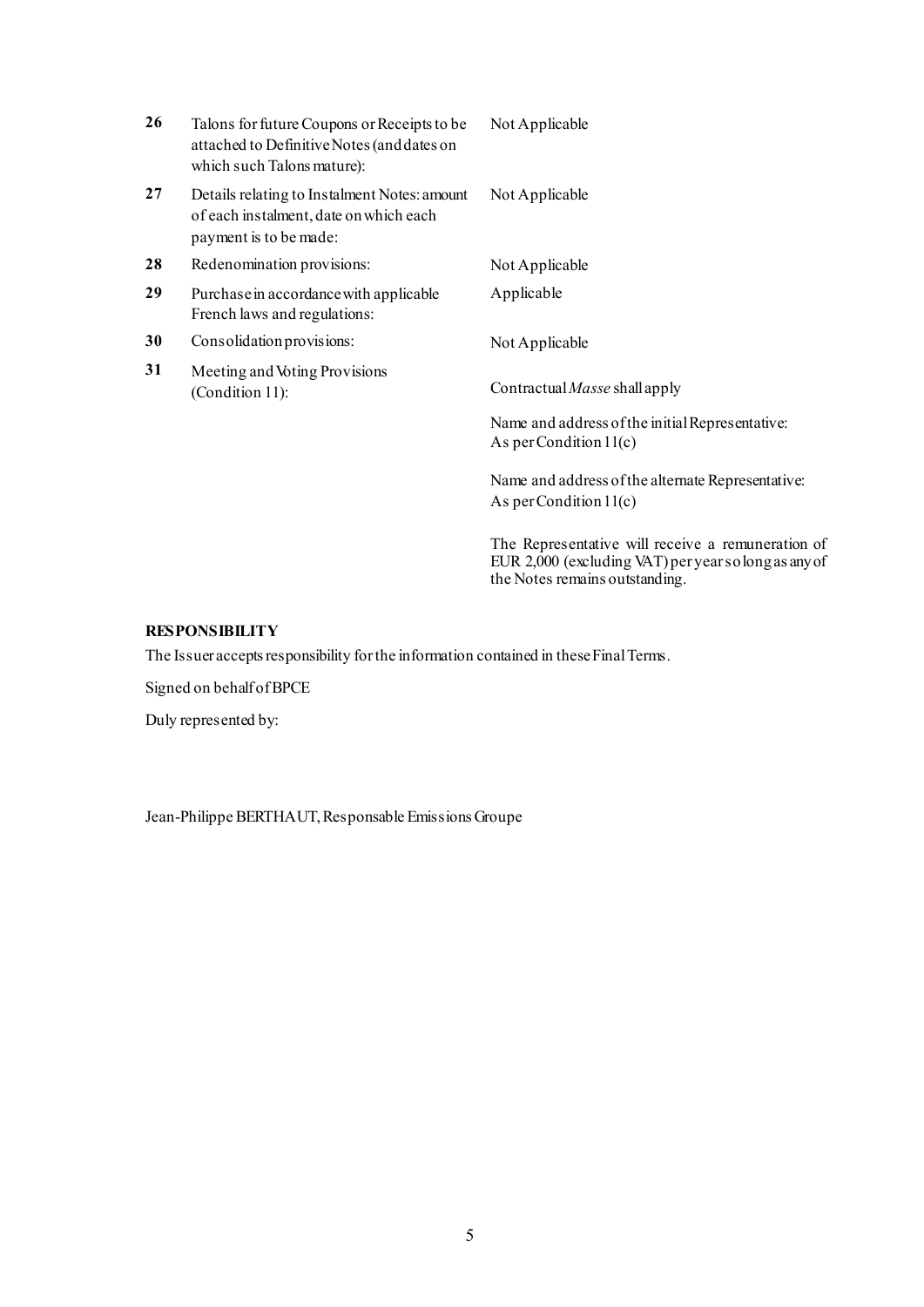### **PART B – OTHER INFORMATION**

#### **1 LISTING AND ADMISSION TO TRADING**

|   |      | Listing and Admission to trading                               | Application has been made by the Issuer (or on its<br>behalf) for the Notes to be listed and admitted to trading<br>on Euronext Paris with effect from the Issue Date. |  |  |
|---|------|----------------------------------------------------------------|------------------------------------------------------------------------------------------------------------------------------------------------------------------------|--|--|
|   | (11) | Estimate of total expenses related to<br>admission to trading: | EUR 7,400                                                                                                                                                              |  |  |
| 2 |      | <b>RATINGS</b>                                                 |                                                                                                                                                                        |  |  |
|   |      | Ratings:                                                       | The Notes to be is sued have been rated:<br>$S\&P: A$                                                                                                                  |  |  |

S&Pis established in the European Union and registered under Regulation (EC) No 1060/2009 as amended.

## **3 INTERESTS OF NATURAL AND LEGAL PERSONS INVOLVED IN THE ISSUE**

Save as discussed in "Subscription and Sale", so far as the Issuer is aware, no person involved in the offer of the Notes has an interest material to the offer.

### **4 REASONS FOR THE OFFER, ESTIMATED NET PROCEEDS AND TOTAL EXPENSES**

| (i)  | Reasons for the offer:  | The net proceeds of the issue of the Notes will be used |
|------|-------------------------|---------------------------------------------------------|
|      |                         | for the Issuer's general corporate purposes.            |
| (ii) | Estimated net proceeds: | EUR 39,960,000                                          |

#### **5 FIXED RATE NOTES AND RESETTABLE NOTES ONLY – YIELD**

| Indication of yield:                                                                                        | 1.471 percent. per annum                                  |
|-------------------------------------------------------------------------------------------------------------|-----------------------------------------------------------|
|                                                                                                             | The yield is calculated at the Issue Date on the basis of |
|                                                                                                             | the Issue Price. It is not an indication of future yield. |
| <b>OPERATIONAL INFORMATION</b>                                                                              |                                                           |
| ISIN:                                                                                                       | FR0014008ST9                                              |
| Common Code:                                                                                                | 245145039                                                 |
| Depositaries:                                                                                               |                                                           |
| Euroclear France to act as Central<br>(i)<br>Depositary:                                                    | Yes                                                       |
| Common Depositary for Euroclear and<br>(ii)<br>Clearstream:                                                 | N <sub>0</sub>                                            |
| Any clearing system(s) other than Euroclear<br>and Clearstreamand the relevant<br>identification number(s): | Not Applicable                                            |
| Delivery:                                                                                                   | Delivery against payment                                  |
| Names and addresses of additional Paying<br>Agent(s)(if any):                                               | Not Applicable                                            |
| <b>DISTRIBUTION</b>                                                                                         |                                                           |
| Method of distribution:<br>(i)                                                                              | Non-syndicated                                            |
|                                                                                                             |                                                           |